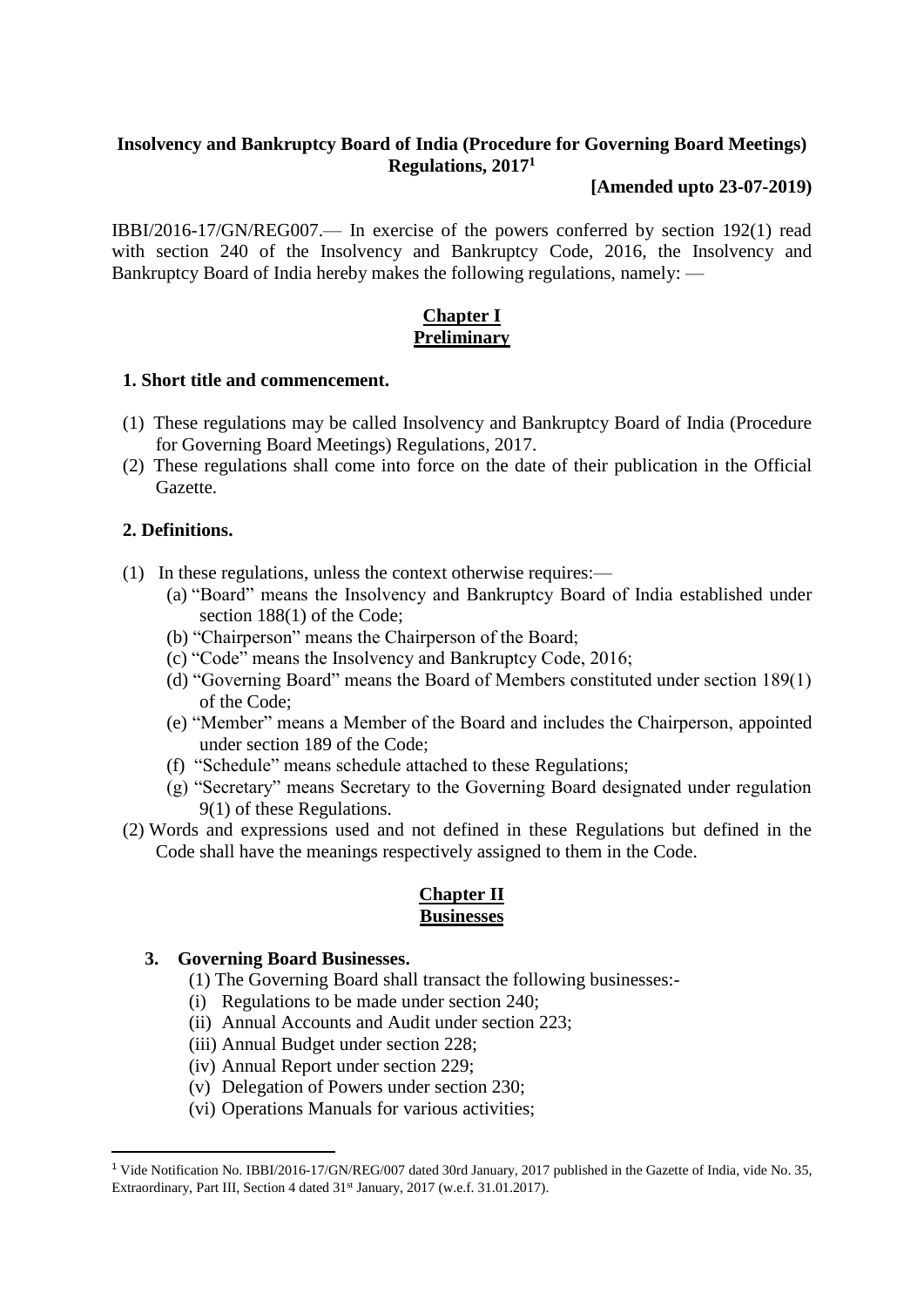(vii)Timelines for Disposal of various activities;

- (viii) Expenditures above Rs.5 crore;
- (ix) Location of Office Premises;
- (x) Number and categories of employees and their compensation;
- (xi) Accommodation for Chairperson and Whole Time Members under Rule 12 of the IBBI (Salary, Allowances and other Terms and Conditions of Service of Chairperson and members) Rules, 2016;
- (xii) Any other as may be specifically required by the Governing Board from time to time;
- (xiii) Any other as may be brought before the Governing Board from time to time; and
- (xiv) Any other as may be required under any law for the time being in force.

(2) The business shall be transacted, as far as possible, in meetings of the Governing Board: **Provided** that a Member may attend a meeting through video conferencing:

**Provided further** that wherever considered necessary, a business may be transacted by a resolution passed by circulation of an agenda to the Members:

**Provided further** that a resolution passed through circulation of the agenda to the Members shall be placed before the next meeting of the Governing Board for ratification.

# **Chapter III Meetings**

## **4. Convening of Meetings.**

- (1) There shall be at least four meetings of the Governing Board in a year and at least one meeting in each quarter.
- (2) The Chairperson or in his absence, any other Member nominated by the Chairperson in this behalf, may convene the meetings of the Governing Board.
- (3) Any three Members may require the Chairperson to convene a meeting of the Governing Board at any time and the Chairperson shall convene the meeting of the Governing Board accordingly:

**Provided** that if the Chairperson is not available, any three Members may require the Secretary to convene the meeting of the Governing Board.

- (4) The meetings of the Governing Board shall be held at such times and places in India as may be specified in the notice convening the meeting.
- (5) The meetings of the Governing Board shall ordinarily be held at its head office: **Provided** that the Governing Board may also hold meetings at its other offices or at any other place in India, whenever, in the opinion of the Governing Board, it is expedient to do so.
- (6) The Chairperson or if he is unable to attend the meeting of the Governing Board, for any reason, any other Member chosen by the Members present at the meeting, shall preside over the meeting.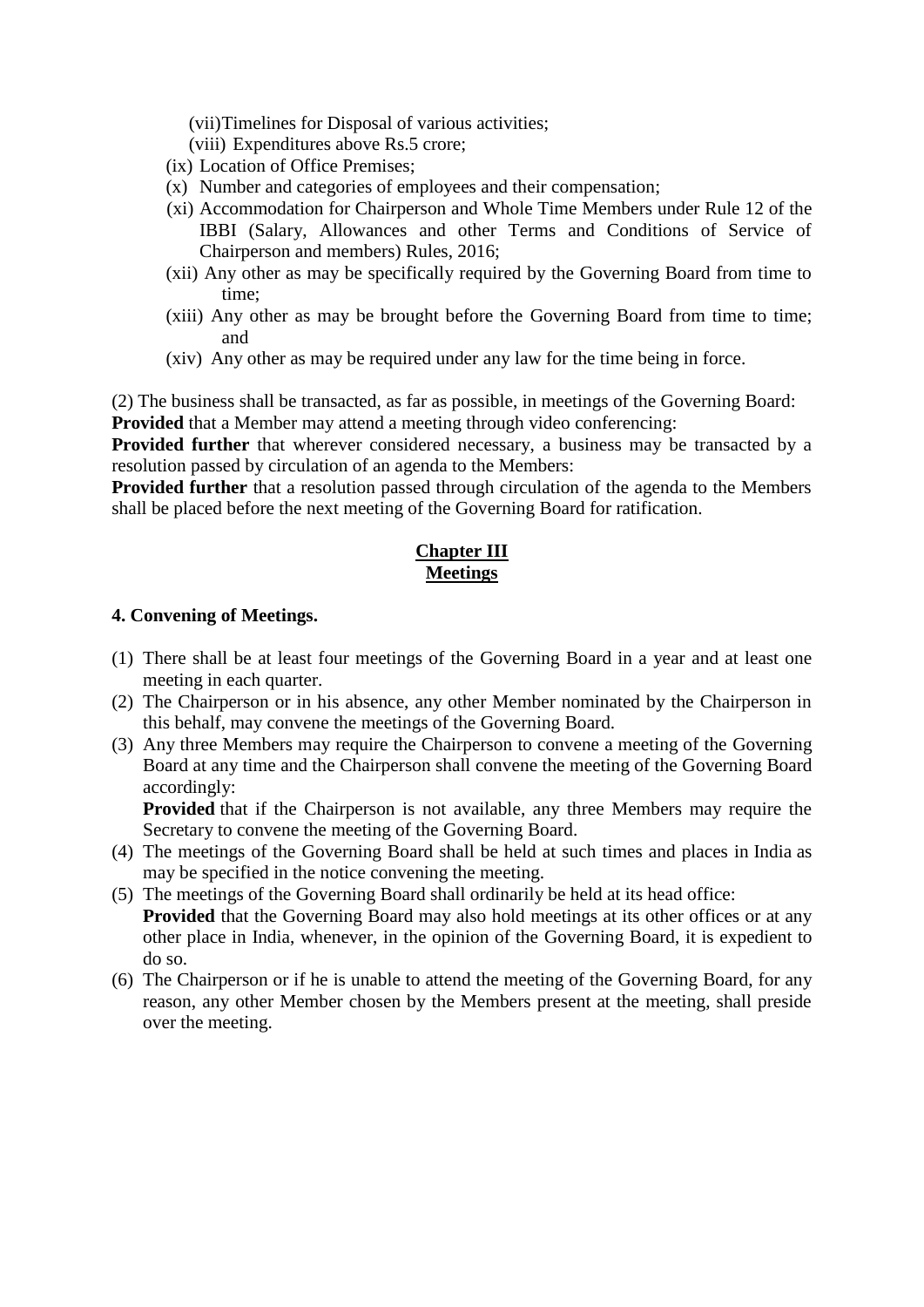## **5. Notice.**

 $(1)^2$  Not less than ten days' notice shall ordinarily be given for each meeting of the Governing Board and such notice along with agenda shall be sent to every Member at his usual address in India or by e-mail, as furnished by him to the Board:

Provided that if an urgent meeting of the Governing Board is required to be convened, ten days' notice may be dispensed with by the Chairperson.

 (2) No business other than that for which the meeting has been convened shall be transacted at a meeting of the Governing Board, except with the permission of the Chairperson.

## **6. Quorum.**

- (1) Five Members, if the Governing Board has eight or more Members, and three Members, if the Governing Board has less than eight Members, shall constitute the quorum for the transaction of business at a meeting of the Governing Board.
- (2) All businesses which come up before any meeting of the Governing Board shall be decided by a majority vote of the Members present and voting and in the event of an equality of votes, the Chairperson, or in his absence, the Member presiding, shall have a second or casting vote.

## **7. Leave of absence.**

The Governing Board may grant leave of absence to a Member not present in the meeting and such leave of absence shall be recorded in the minutes of the meeting.

## **8. Minutes of the meeting.**

- (1) The Boardshall cause the minutes of all the proceedings to be maintained in the books kept for the purpose which may be in the form of binders containing loose leaves, duly numbered.
- (2) A copy of draft minutes of the proceedings of each meeting of the Governing Board shall be circulated as soon as possible for confirmation by the Members.
- (3) The confirmed minutes shall be signed by the Chairperson or the Member presiding at the succeeding meeting, and taken on record thereafter.

## **9. Secretary.**

 $\overline{a}$ 

(1) The Chairperson shall nominate a senior officer of the Board as Secretary to the Governing Board to keep custody of common seal, register of attendance of the meetings,

<sup>&</sup>lt;sup>2</sup> Substituted by Notification No. IBBI/2019-20/GN/REG042 dated 23<sup>rd</sup> July, 2019 (w.e.f. 23.07.2019). Before substitution sub-regulation (1) of regulation 5, stood as under:

<sup>&</sup>quot;(2) Not less than seven days' notice shall ordinarily be given of each meeting of the Governing Board and such notice along with agenda papers shall be sent to every Member ordinarily seven working days in advance at his usual address in India or by e-mail, as furnished by him to the Board:

**Provided** that if an urgent meeting of the Governing Board is required to be convened, seven days' notice may be dispensed with by the Chairperson subject to the condition that Members get sufficient notice to enable them to attend the meeting.".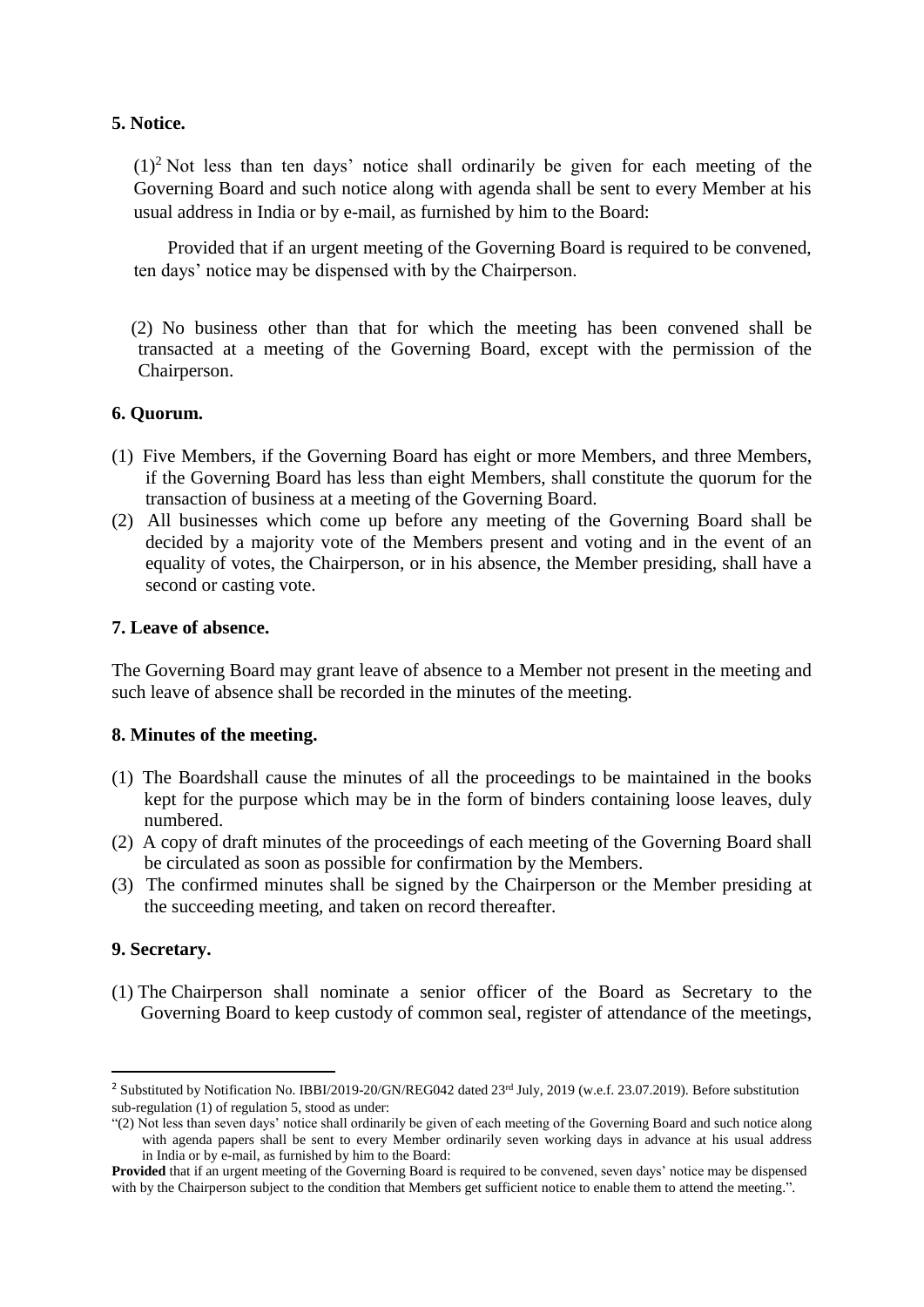agenda, minutes book, and other documents/records etc. pertaining to the meetings of the Governing Board and of Committees thereof.

(2) The Secretary shall arrange meetings, record minutes and generally ensure that these regulations are followed.

## **Chapter IV Charter of Conduct**

#### **10. Member not to participate in meetings in certain cases.**

Every Member, who is directly or indirectly concerned or interested in any business coming up for consideration at a meeting of the Governing Board, shall, as soon as possible, after the relevant circumstances have come to his knowledge, disclose the nature of his interest at such meeting and such disclosure shall be recorded in the proceedings of the Governing Board and the Member shall not take part in any deliberation or decision of the Governing Board with respect to that business.

**Explanation:** The expression "directly or indirectly" referred to in this regulation shall include any concern or interest of a Member either by himself or through his relatives within the meaning of definition of section 2(77) of the Companies Act, 2013 or by reason of being a partner or director of that concern.

## **11. Obligation of a Member to give information of disqualification.**

- (1) A Member shall, as soon as possible, inform the Board if he becomes subject to any of the disqualifications specified in section 190 of the Code.
- (2) The Board shall inform the Central Government, if it comes to the notice of the Board that any Member has attracted any of the disqualifications referred to in sub-regulation (1).

## **12. Declaration of fidelity.**

- (1) The Chairperson and every Whole Time Member, before entering upon his duties, shall take an Oath of Office and Secrecy, in the format given at Schedule I.
- (2) Every Member, before joining upon his duties, shall sign a Charter of Conduct confirming his allegiance to the highest standards of ethics and integrity, in the format given at Schedule II.

Provided that the Members already in office shall sign the Charter within two months of the Regulations coming into force.

## **Chapter V Contracts**

## **13. Manner and form in which contracts may be executed.**

- (1) Any contract on behalf of the Board may be made in writing signed by a Member, Officer of the Board or any other person acting under its authority, express or implied and may in the same manner be varied or discharged.
- (2) Any document connected with any contract may be signed and verified on behalf of the Board by any Officer authorised by the Chairperson.
- (3) All contracts made according to the provisions of this regulation shall be valid and binding on the Board.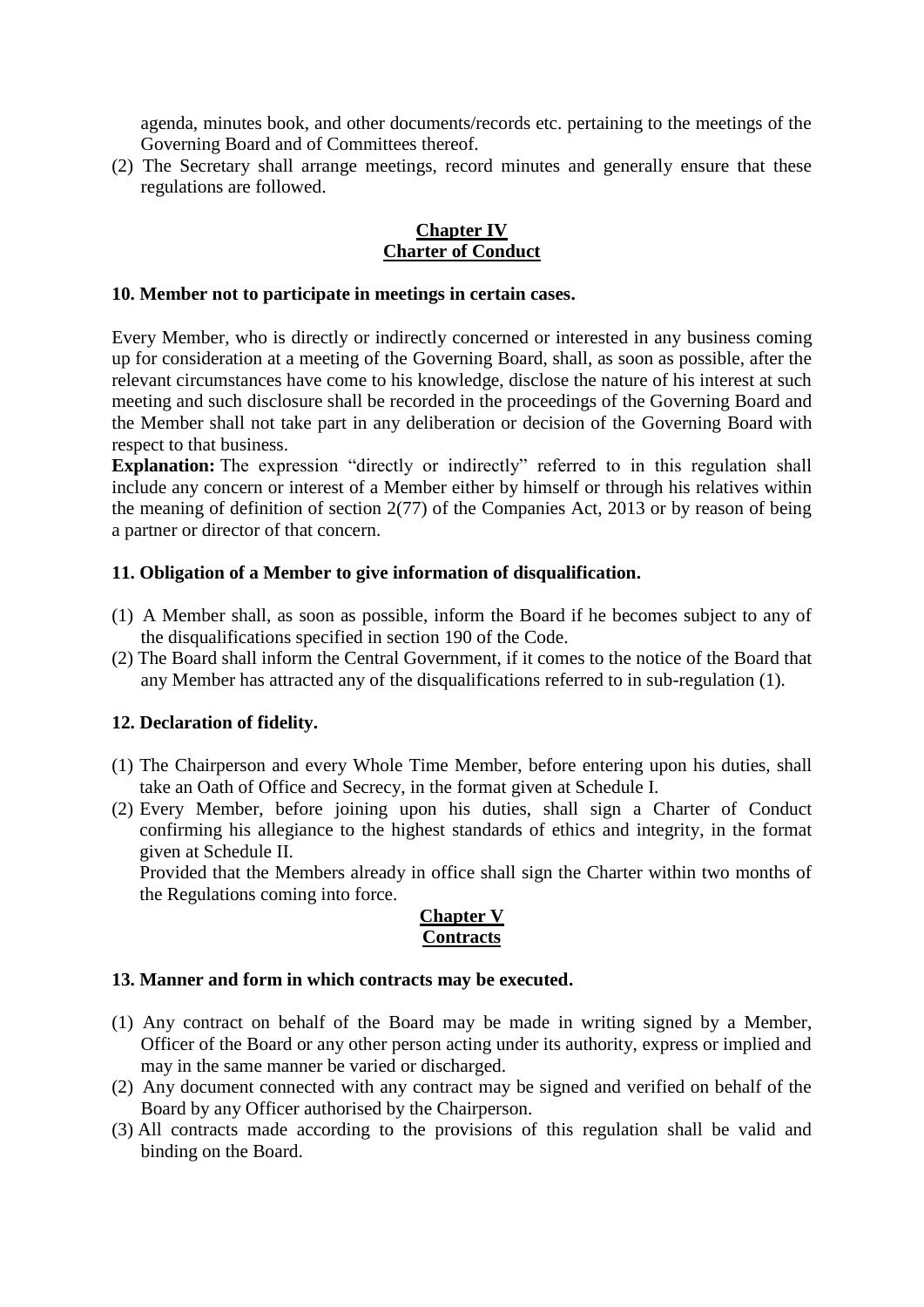## **14. Affixation of Common Seal.**

The Common Seal of the Board shall not be affixed to any instrument except in pursuance of a resolution of the Governing Board and in the presence of at least one Member who shall sign on such instrument in token of his presence and such signing shall be independent of the signing of any person who may sign the instrument as the executor.

## **Chapter VI Miscellaneous**

## **15. Power to regulate procedure in certain circumstances.**

In a situation not provided for in these Regulations, the Governing Board may, for reasons to be recorded in writing, determine the procedure in a particular case.

## **16. Effect of any irregularity of procedure.**

No act or proceedings of the Governing Board shall be invalid merely by reason of any irregularity in the procedure of the Governing Board not affecting the merits of the case.

## **17. Meetings of Committees.**

- (1) Subject to sub-regulation (2), these regulations shall apply mutatis mutandis to the meetings of Committees of the Governing Board.
- (2) Fifty percent of Members of the existing strength of the Committee shall constitute quorum for meetings of the Committee.

## **18. Relaxation.**

The Governing Board may relax any of these regulations in case of exigencies warranting such relaxation.

#### **\*\*\*\***

#### **Schedule I [See regulation 12 (1)] Oath of Office and Secrecy**

I, …………………………………., having been appointed as ………….. of the Insolvency and Bankruptcy Board of India, do solemnly affirm that I will faithfully and conscientiously discharge my duties as …………………….. to the best of my ability, knowledge and judgment, without fear or favour, affection or ill-will.

I, ………………………….., having been appointed as …………… of the Insolvency and Bankruptcy Board of India, do solemnly affirm that I will not directly or indirectly communicate or reveal to any person any matter which shall be brought under my consideration or shall become known to me as …………………….. except as may be required for the due discharge of my duties as …………………….

Date:

Place: (Signature)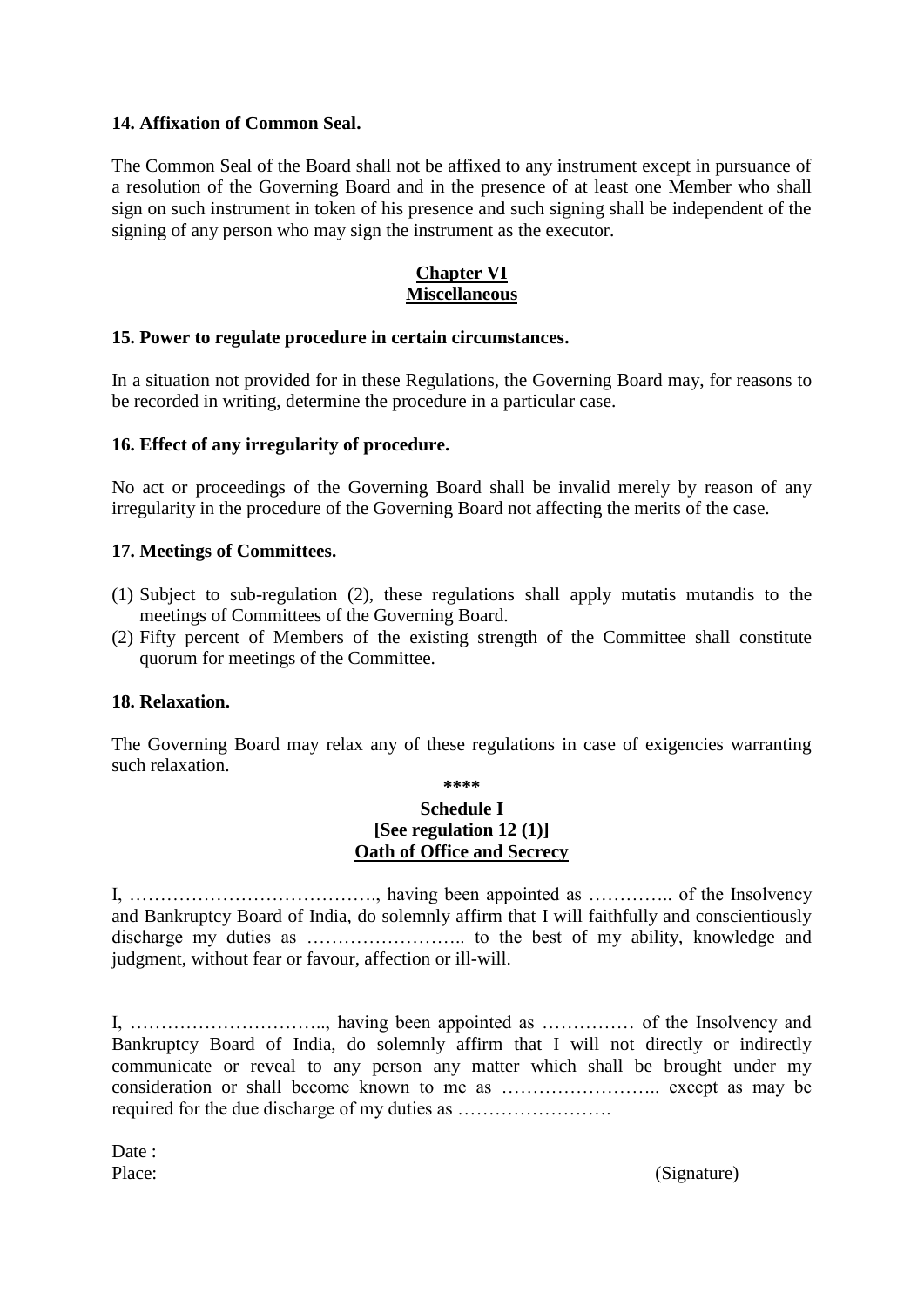(Oath to be administered by Hon'ble Minister / Secretary to Ministry of Corporate Affairs in case of Chairperson and by Chairperson in case of any other Member)

# **Schedule II [See regulation 12 (2)]**

# **Charter of Conduct for Members of Board**

This Charter aims to ensure that the Board conducts in a manner that does not compromise its ability to accomplish its mandate or undermine the public confidence in the ability of Member(s) to discharge his responsibilities.

## **Definitions.**

1. In this Charter, unless the context otherwise requires,-

- (i) "family" means spouse and dependent children below 18 years of age.
- (ii) "conflict of interests" means any personal interest or association of a Member, which is likely to influence the decision of the Board in a matter, as viewed by an independent third party.
- (iii) "regulated entity" means an Insolvency Professional, an Insolvency Professional Entity, an Insolvency Professional Agency, or an Information Utility.
- (iv) "Whole Time Member" means a Whole Time Member of the Board and includes the Chairperson of the Board.

2. Words and expressions used and not defined in this Charterbut defined in the Code shall have the meanings respectively assigned to them in the Code.

## **Charter in addition to other provisions.**

3. This Charteris in addition to the provisions of section 193 of the Insolvency and Bankruptcy Code, 2016, the Insolvency and Bankruptcy Board of India (Salary, Allowances and other Terms and Conditions of Service of Chairperson and members) Rules, 2016, and the Insolvency and Bankruptcy Board of India (Procedure for Governing Board Meetings) Regulations, 2017.

## **General principles.**

4. (1) A Member shall take all steps necessary to ensure that any conflict of interests to which he may be subject to does not affect any decision of the Board.

(2) A Member shall disclose his interests which may conflict with his duties.

(3) A Member shall not exploit to his personal advantage, any personal or professional relationship with regulated entities or any employee of such entities.

## **Outside or private activities.**

5. (1) A Whole Time Member shall not hold any other office of profit.

(2) A Whole Time Member shall not engage in any other professional activity, which entails receipt of salary or professional fees.

## **Conflict in respect of agenda.**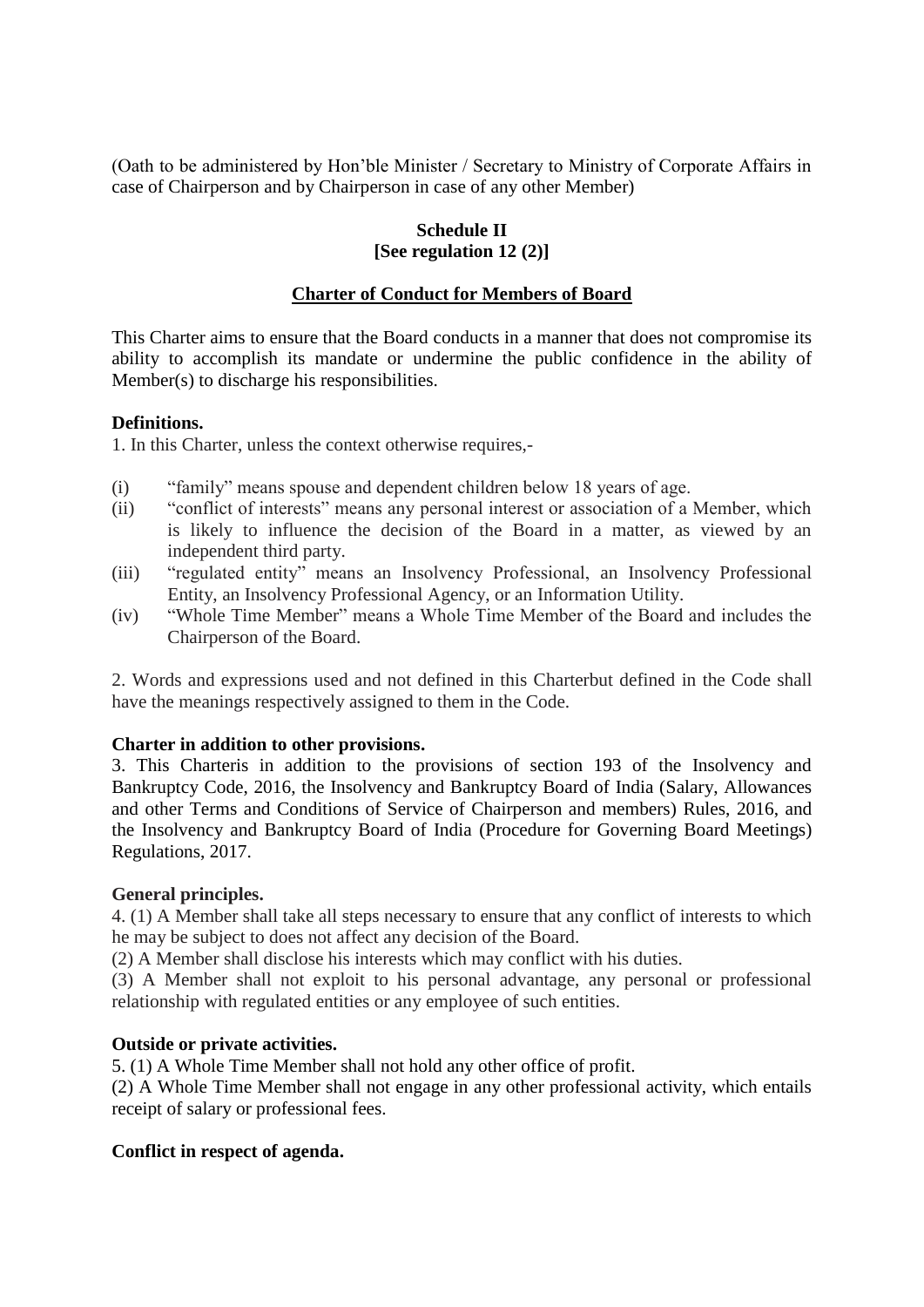6. (1) A Member, who is directly or indirectly interested in any business coming up for consideration at a meeting of the Governing Board, shall disclose the nature of his interest at such meeting.

(2) A Member shall not take part in any deliberation or discussion of the Governing Board with respect to such business except to the extent of professional advice if sought by the Governing Board.

## **Members not to hear or decide in certain cases.**

7. No Member shall hear or decide any matter where he has a conflict of interest.

## **Availing services of regulated entities.**

8. A Member shall disclose if he or his family has any dispute in respect of product or services availed from a regulated entity.

## **Acceptance of gifts.**

9. (1) A Whole Time Member shall not accept any gift by whatever name called, to the extent possible, from a regulated entity.

(2) A Whole Time Member shall hand over the gift, if he receives any and the value exceeds Rs.5000, to the IBBI.

## **Other disclosures.**

10. A Member shall disclose the following:

- a) any post, other employment or fiduciary position which a Member holds, or has held in the past 5 years in connection with any regulated entity;
- b) any other significant relationship, including a professional, personal, financial or family relationship held in connection with a regulated entity.

# **Procedure for managing the conflict.**

11. (1) A Member shall disclose a conflict of interests at the earliest possible opportunity.

(2) A Member shall seek determination from the Chairperson if he has a doubt whether there is a conflict of interests or not.

(3) The Chairperson shall seek determination from the Governing Board if he has a doubt whether there is a conflict of interests or not.

4) If the Chairperson or the Governing Board, as the case may be, determines that there is a conflict of interests, the Member or the Chairperson shall refrain from dealing with the particular matter.

(5) The Chairperson or the Governing Board, as the case may be, shall assign that matter to another Member or a Committee of Members.

## **Procedure for public to raise conflict of interests.**

12. (1) Any person, who has reasonable ground to believe that a Member has an interest in a particular matter, may bring the same with material evidence to the notice of the Secretary.

(2) The Secretary shall place the details received under sub-clause (1) before the Chairperson in case of a Member and before the Governing Board in case of Chairperson.

(3) The Chairperson or the Governing Board, as the case may be, shall determine if the Member or the Chairperson has an interest which is likely to affect the decision by him.

(4) The Member or the Chairperson, as the case may be, shall refrain from dealing with that particular matter if the Chairperson or the Governing Board determines that there is a conflict of interests.